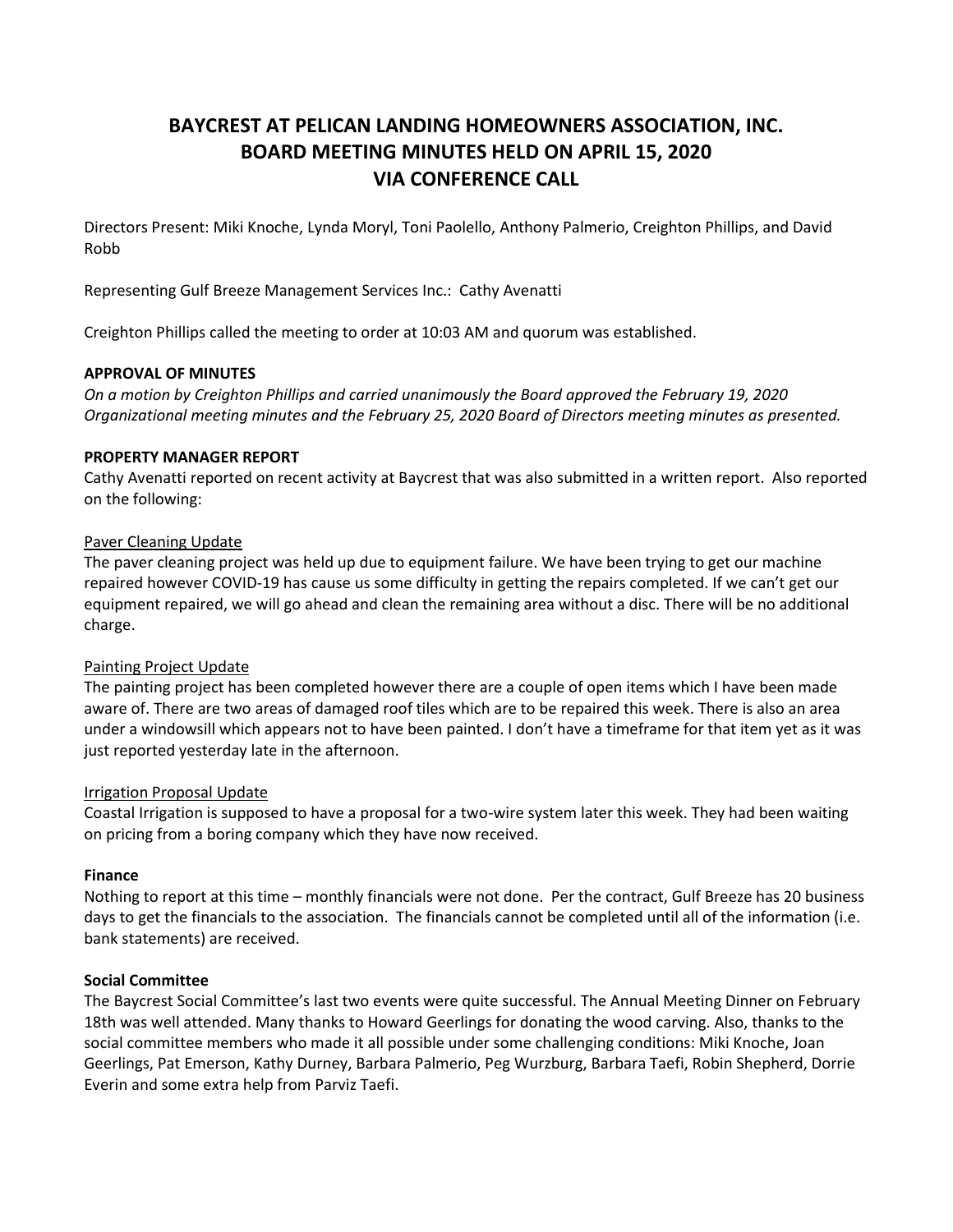Baycrest Board Meeting Minutes April 15, 2020 Page 2

The next event was a Sunday Brunch on March 8th at the Baycrest Pool. Again, this event was very well attended and enjoyed by the residents. Thanks again to our committee for organizing this event.

Miki Knoche leaves as chairperson of the social committee to take her place on the Baycrest Board of Directors. We thank her for her years of service, her creative ideas and enthusiasm for our community.

We welcome Pat Emerson and Dorrie Everin as our new co-chairpersons and our current committee will be there to support them for upcoming events. The committee met in early March and tentative dates include:

Welcome Back Party, November 12, 2020 Annual Meeting: February 17, 2021

Unfortunately, the spring farewell party, scheduled for April 2nd had to be cancelled due to the coronavirus threat, but we are looking forward to more favorable conditions in the future.

#### **Pool Committee**

Dave Robb brought up the Variable Frequency Pump. Dave will be speaking with Pool Doctors to get more information. Creighton felt that the board should be proactive and replace the pump before it goes out again.

Miki Knoche brought up that there are ant hills at the pool and that new sand needs to be placed to control the ants. Miki suggested poly sand. Cathy will get a bid for poly sand and regular sand to be discussed at the next board meeting. A work order was also submitted to treat the ants.

#### **Lease and Sales Review Board**

Bob Paolello reported that there were three rental applications. One was denied because there were no references.

# **ACMSC**

No report was given.

Creighton Phillips mentioned that the pool circle landscaping has been completed which was the last part of a 3 year project.

#### **Welcome Committee**

No report was given.

# **PLCA Board Liaison**

No report was given.

# **OLD BUSINESS**

#### **NEW IRRIGATION SYSTEM UPDATE**

Kevin Hara reported that the committee is obtaining three bids for a 2-wire system. The bid that Stahlman presented will carry over. Still waiting on Greenscapes and Coastal Irrigation needed to get boring cost details. Once the bids are received, an RFP will be written and submitted to the vendors for revised updated. Once the bids are re submitted, reserve cost adjustments will need to be looked at.